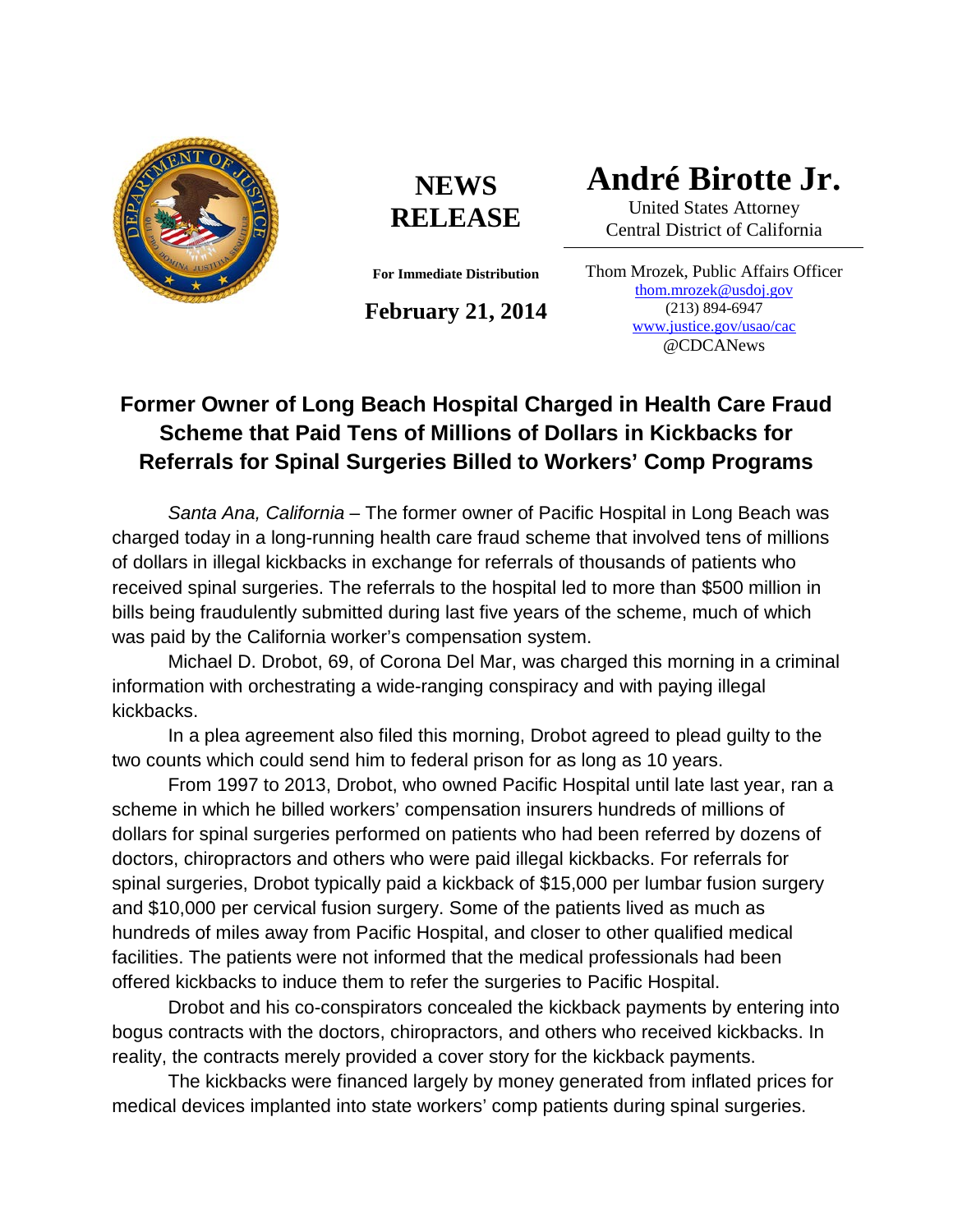Drobot set up a scheme that exploited a now-repealed California law known as the spinal "pass-through" legislation, which permitted hospitals to pass on to workers' comp insurers the full cost of medical devices implanted in spinal surgery patients. Specifically, Drobot used shell companies to inflate the costs of those devices and then billed the insurers at the inflated rates.

"The spinal pass-through, the provision of California law that allowed Pacific Hospital to fraudulently inflate the cost of the medical hardware used during spinal surgeries, was a vital component of defendant Drobot's ability to pay kickbacks to the doctors, chiropractors, marketers, and others who had referred patients to Pacific Hospital for surgeries and other medical services," according to the charging document filed today.

As part of the health care fraud scheme, Drobot admitted in his plea agreement that he paid bribes to California State Senator Ronald Calderon in exchange for Calderon performing official acts to keep the spinal pass-through law on the books. Calderon was indicted on federal charges yesterday for allegedly accepting bribes from Drobot, as well as undercover FBI agents seeking official acts in relation to other matters.

As part of his plea agreement, Drobot has agreed to cooperate in the government's ongoing investigation of the health care fraud scheme, which has been dubbed Operation "Spinal Cap." Drobot has also agreed to cooperate in the government's prosecution of Ronald Calderon and his brother, who was also indicted yesterday.

"Drobot has agreed to plead guilty in the health care fraud scheme, and as part of this agreement, he admits paying bribes to Ron Calderon in exchange for the senator's help in keeping alive a law that brought massive profits to Drobot's companies," said United States Attorney André Birotte Jr. "Drobot also paid kickbacks, which are illegal under both California and federal law because they corrupt the doctorpatient relationship and may encourage medical professionals to recommend procedures that are not necessary, not in the patients' best interest or actually harmful to the patient."

Drobot has agreed to surrender and be arraigned in this case in United States District Court in Santa Ana on March 31.

"The charges allege that the defendant used kickbacks and other tactics to ensure the system worked to his advantage," said Bill Lewis, the Assistant Director in Charge of the FBI's Los Angeles Field Office. "The insurance scheme victimized multiple sectors of society, including insurance companies, the taxpayers and spinal patients."

California Insurance Commissioner Dave Jones said: "Insurance fraud is a multibillion dollar drain on California's economy, which results in higher insurance premiums for California businesses and consumers. The co-conspirators lined their pockets by